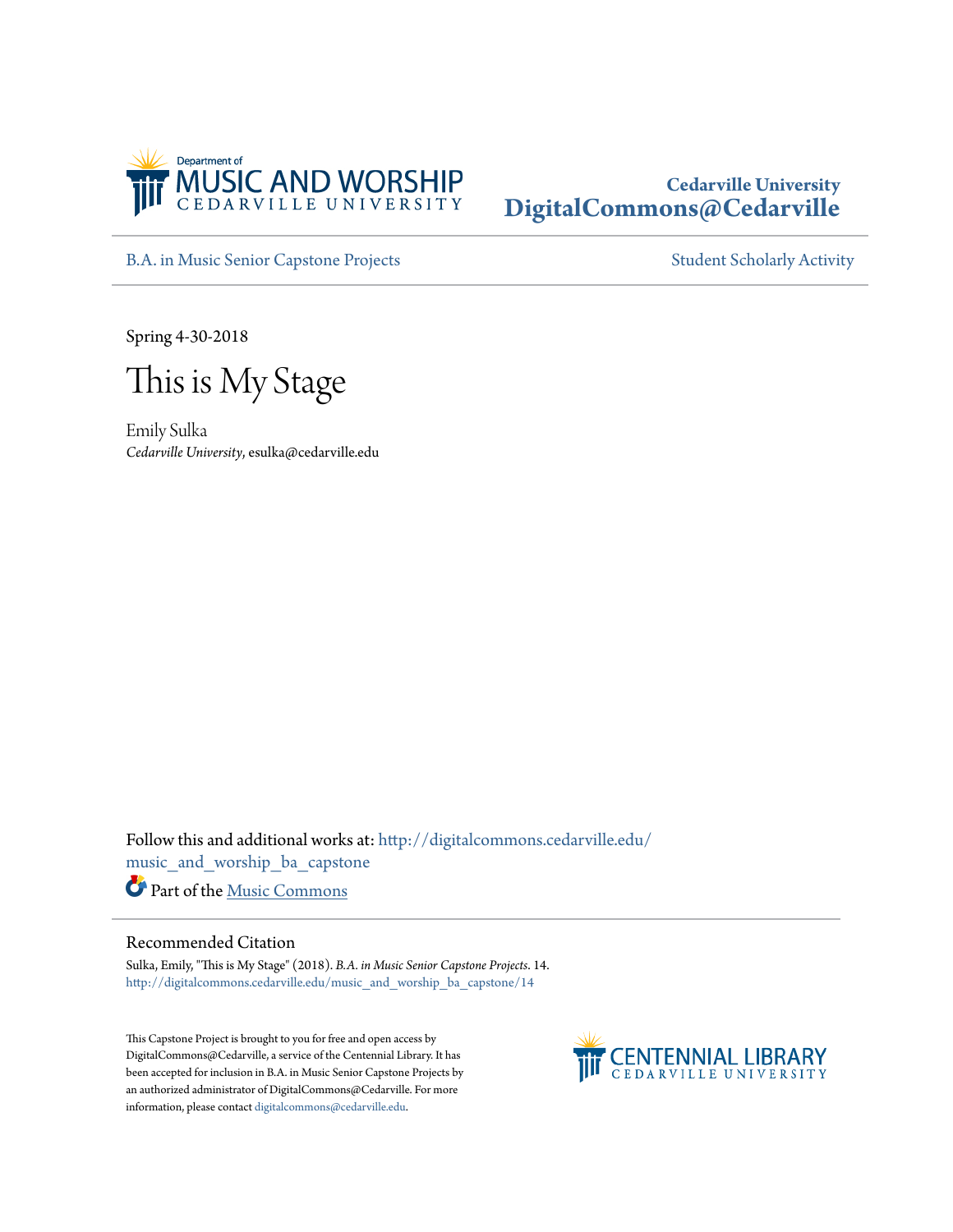#### Abstract

This project is an EP, for which I wrote or cowrote all the songs, acted as producer, worked with others to record, and mixed each song. During my semester in Nashville, I was asked to write a song either every week or every other week, and the songs on this EP represent about half of what I wrote over the course of the semester. Each week, instructors would tweak arrangements and the form of each song so that we could put on a concert each Thursday, and I made sure that I used our recording studio to record the best ones. All of these recordings were done in ProTools using the recording studio at the Contemporary Music Center in Nashville, and each session was moderated by Hannah Patey, Andrew Corbett, and myself. They were mixed in the studios on Cedarville's campus, and a few extra parts were added and recorded at Cedarville as well. Overall, the EP reflects a lot of my personal journey during my Nashville semester, even though very abstractly at some points, and I titled it "This is My Stage," to reflect that growth. As I want to work in the music industry after graduation, this project represents my first major step towards that goal, both in songwriting and mixing.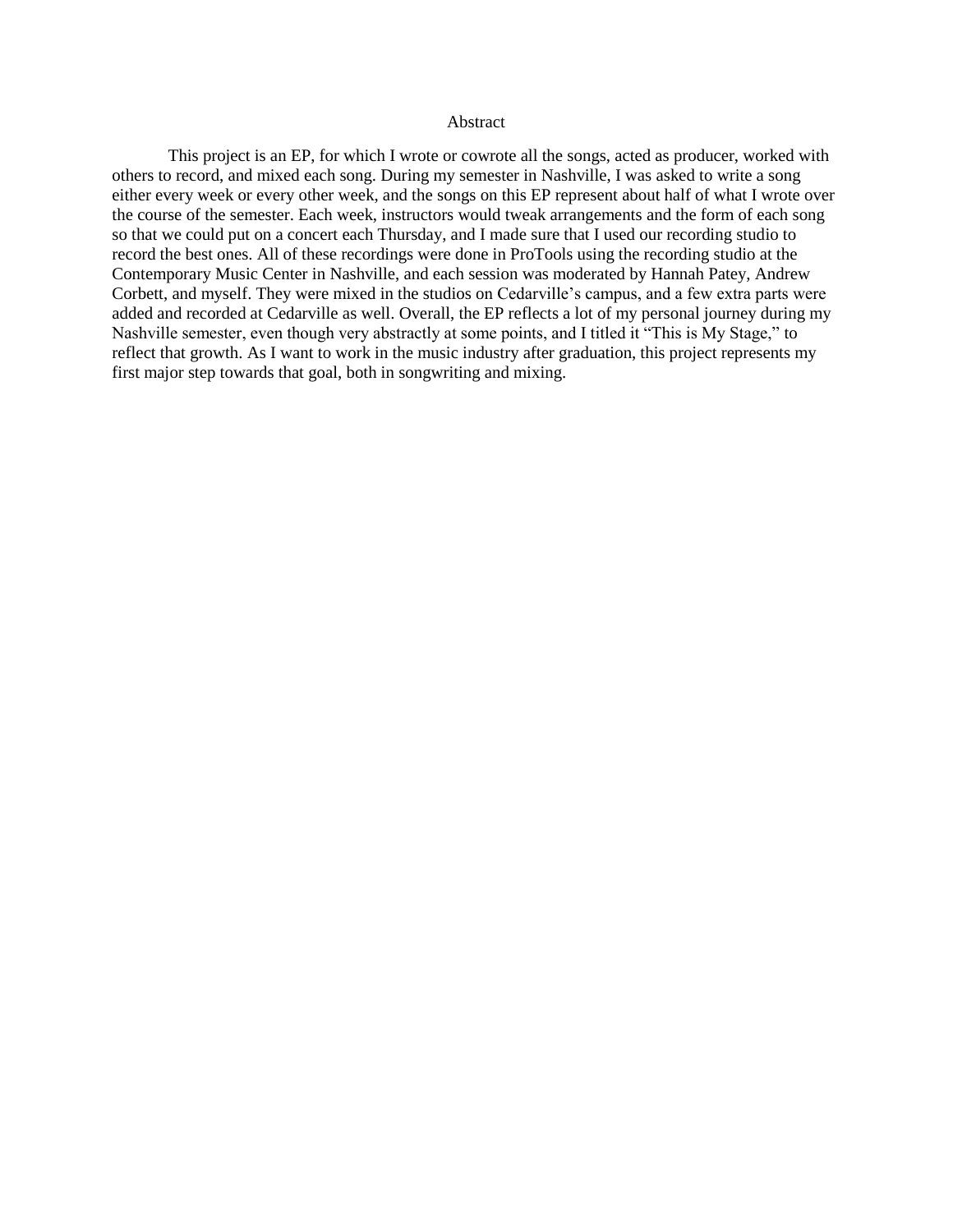### Strand After Strand Cowritten with Kristina Shimkus

He dips bristles into the water cup And onto his brush he lifts paint His hand raises to the canvas he's propped up The layers of his colors combine without restraint

He's spent years and years honing his craft And never quite receiving respect back

Blue swirls to black in a starry sky And sunflowers stand brightly in a vase Boats in the water with people nearby Tables under darkness of space Everyone thinks they understand As they analyze strand after strand As they analyze strand after strand

Paint dries in the corner of the room And he forgets to eat again He feels this is more like a tomb Inspiration flashes can't convince his brain

He's spent years and years honing his craft And never quite receiving respect back

Blue swirls to black in a starry sky And sunflowers stand brightly in a vase Boats in the water with people nearby Tables under darkness of space Everyone thinks they understand As they analyze strand after strand As they analyze strand after strand

His swirls of paint hang around the world Who knows what would happen if he could be told

Would he have stayed to work and fight Or would he still have extinguished his own light

Blue swirls to black in a starry sky And sunflowers stand brightly in a vase Boats in the water with people nearby Tables under darkness of space Nobody could ever understand As they analyze strand after strand As they analyze strand after strand

The idea for this song came to me after watching an episode of *Doctor Who*, in which the main characters go back in time and meet Vincent Van Gogh. Towards the end of the episode, they bring him to the future and show him museums full of his work. In history, Van Gogh was a very troubled artist, and he struggled with bipolar disorder, among other things. At the age of 37, he committed suicide. The question asked by this episode of *Doctor Who* was whether knowing the future of his work would have changed this end, and I worked off a similar thought process while writing the lyrics to this song.

The first verse is meant to evoke the image of a skilled painter at his craft, and after getting this image in the listener's head, the pre-chorus explains that the artist has never received respect for his great skill; this was true in Van Gogh's life, as he only sold one painting while he was alive. The chorus follows with a description of four of Van Gogh's most famous paintings: *The Starry Night*, *Sunflowers*, *Starry Night Over the Rhone*, and *Café Terrace at Night.* The chorus concludes with the idea that it would be very easy to look at these paintings and believe one knows what Van Gogh was thinking in his act of creation, because one can analyze every inch and every strand of canvas. This kind of knowledge, of Van Gogh's work or even facts about his life, can lead people to think they understand what he was going through.

While up to this point, the song doesn't refer to the troubled aspect of the (un-named) artist, verse two is meant to shed light on it. One assistant physician who saw Vincent believed that he was suffering from a form of epilepsy due to too much alcohol and coffee and not enough food, though an official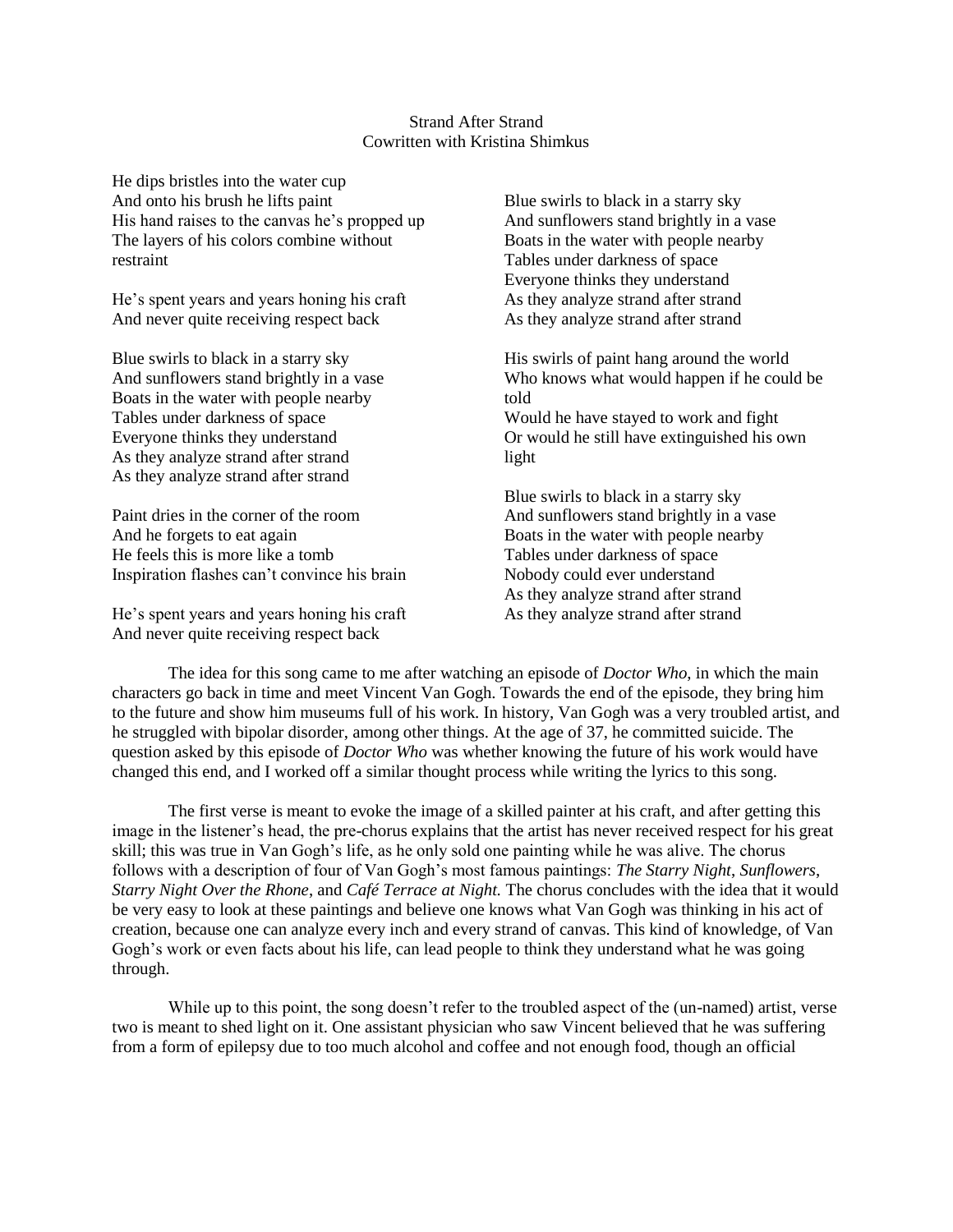diagnosis was never made.<sup>1</sup> The second verse, as a result, generally refers to his mental illnesses and their manifestations (forgetting to eat, for example), before a repeat of the prechorus and chorus, which can now be seen in a new light with the information from the second verse. Finally, in the bridge, the song's main question is asked of the listener: if Van Gogh knew what would happen to his paintings, would he still have committed suicide? It's an unanswerable question, though many (including the *Doctor Who*  episode I watched) would say no, and as the final chorus comes in, a little softer, a single line is changed to respond to the statements in the previous choruses. "Everyone thinks they understand" turns to "nobody could ever understand." No one will ever know for sure what it was like to be Vincent Van Gogh, and nobody can definitively answer the question of whether knowing his future would have affected him positively enough to save his life.

After writing the lyrics to this song, I created a demo of it with a single, fingerpicked guitar, because I liked the feeling of space and atmosphere created by the instrument. Then, for the first performance, I added a cajon and a piano, which added some movement, but maintained the same soft sound of the song. Finally, for this recorded version, the instrumentation includes a soft drumset, piano, electric guitar, bass, flute, and vocals. The decision to change out the acoustic for an electric was overwhelmingly for the tone of the electric, and after the part was added during my recording sessions, the song sounded far more atmospheric than it did originally. Bass added a lower aspect that was previously missing, and flute added atmosphere as well. The goal of the instrumentation was to reflect the feeling of *The Starry Night*. As mentioned above, the song was co-written with Kristina Shimkus; the melody for the chorus came easily once I started writing the song, and she helped to iron out the verse melodies and the chord progressions for the chorus.

One final interesting fact about the song is that weeks after writing this, I found another song written by Don McLean in 1971 called "Vincent," which is recorded simply with fingerpicked guitar and vocal.<sup>2</sup> His lyrics are similarly vivid, and in his song, he comments that "perhaps they'll listen now," after Vincent's death. A cover of the song was featured in a movie that recently came out called *Loving Vincent*, which gives more details about Van Gogh's life and death, and is painted entirely from start to finish. Both of these are good places for more information and reflection on the artist's life.

 $\overline{a}$ 

<sup>1</sup> "On the Verge of Insanity." Van Gogh Museum. https://www.vangoghmuseum.nl/en/stories/on-the-verge-ofinsanity#5 (retrieved January 19, 2018).

<sup>2</sup> McLean, Don. American Pie. United Artists Records, 1971, mp3.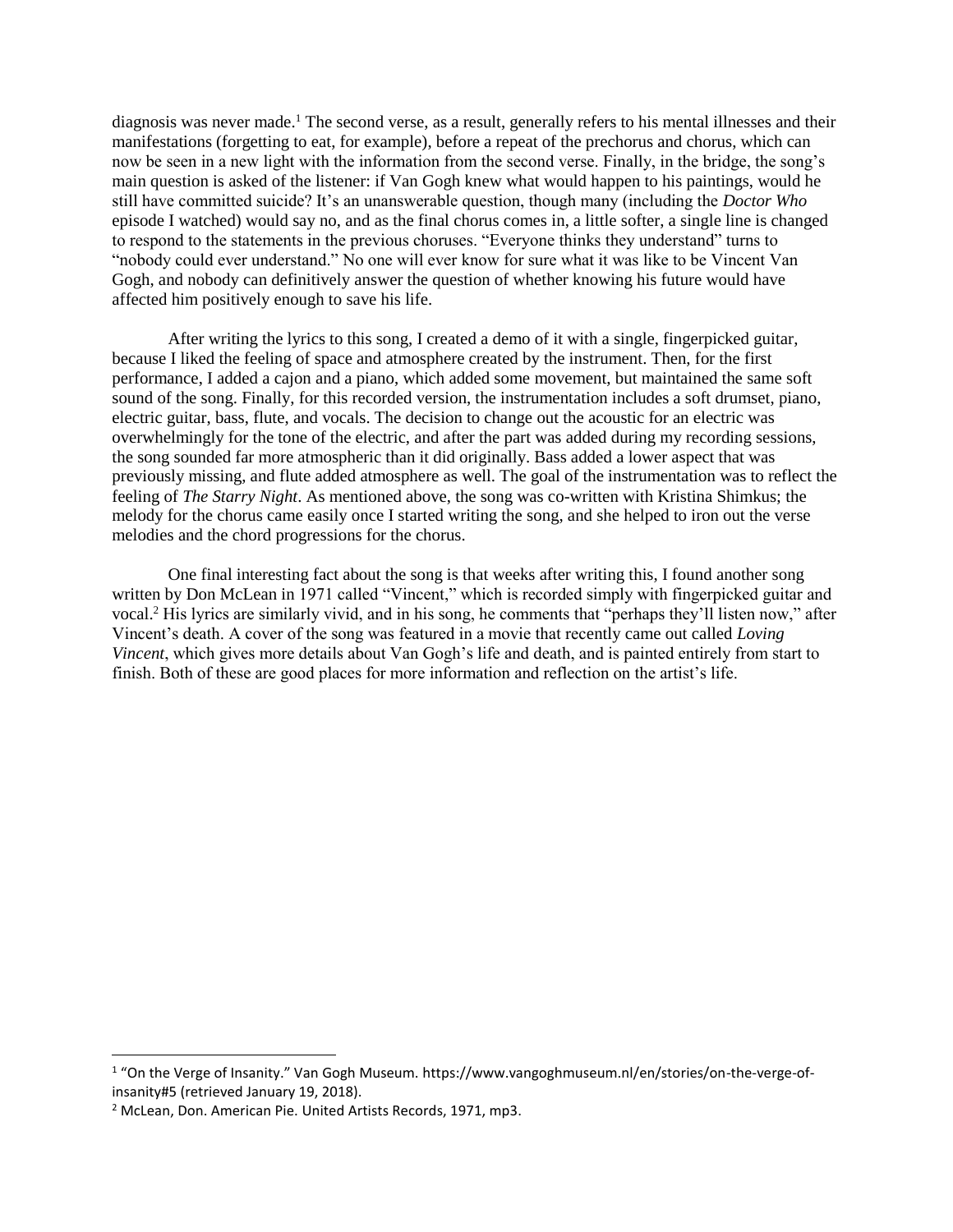### Superhero Cowritten with Isaac Orellana and Kristina Shimkus, and Jordan Pohl

I don't need a superhero Red and yellow dots to come alive I don't need a lack of fear, oh Iron Man can hold on tight

I don't ask for perfection Maybe a little more intention 'Cause whenever anyone calls They always fight with their all

Fly right in In the nick of time, oh Show your strength And make time slow Be my partner in crime I don't need a superhero

Yes, I know they have their flaws But it always seems to work out in the end Captains have the strength to fight through loss And loyalty rarely bends

I don't ask for perfection Maybe a little more intention 'Cause whenever anyone calls They always fight with their all

Fly right in In the nick of time, oh Show your strength And make time slow Be my partner in crime I don't need a superhero

- You can't make time freeze You'll never be A hero, villain, sidekick So just please
- Fly right in In the nick of time, oh Show your strength And make time slow Fly right in In the nick of time, oh Show your strength And make time slow Be my partner in crime I don't need a superhero

This song is interesting to me, thinking back, because it's the song where the lyrics changed most drastically from my first demo to final draft. Originally, I started with the line "I don't need a superhero," and worked from there, knowing that I wanted to put a lot of comic imagery into the song, and while I thought it was going to draw more from jazz, I love how it turned out.

The first verse begins with that first line that popped into my head, and I'm essentially saying that I don't need someone to come save me. But as the pre-chorus begins, it becomes a little clearer what I need, if not a superhero: someone who can learn from what superheroes have modeled, someone who can treat others so intentionally that they are a hero of their own. In the chorus, I clarify this a little more – I want a partner in crime, a best friend, not someone to save me. The original lyrics actually read, "I don't need a superhero, but I'd really like a friend." What is especially strong about this revised chorus, though, is all the action words, and some stereotypes from comics themselves (in the nick of time, for example). The language in the chorus is meant to invoke images commonly associated with superheroes before turning the audience's expectations upside down and applying those images to a requested partner in crime. One of the things I ask of such a partner is the ability to make time slow, because when you're with someone you love, you always want your time with them to last (though to be clear, this song is not about romantic love, but platonic love). In the second verse, I address some of the objections to my request, and clarify what I'm looking for from someone. Superheroes have flaws, but their strength and loyalty, along with the intentionality previously mentioned, is admirable. The main point is clarified one final time in the bridge; the person I'm talking to will never have superpowers. But that's not what I require from them. I simply require a friend.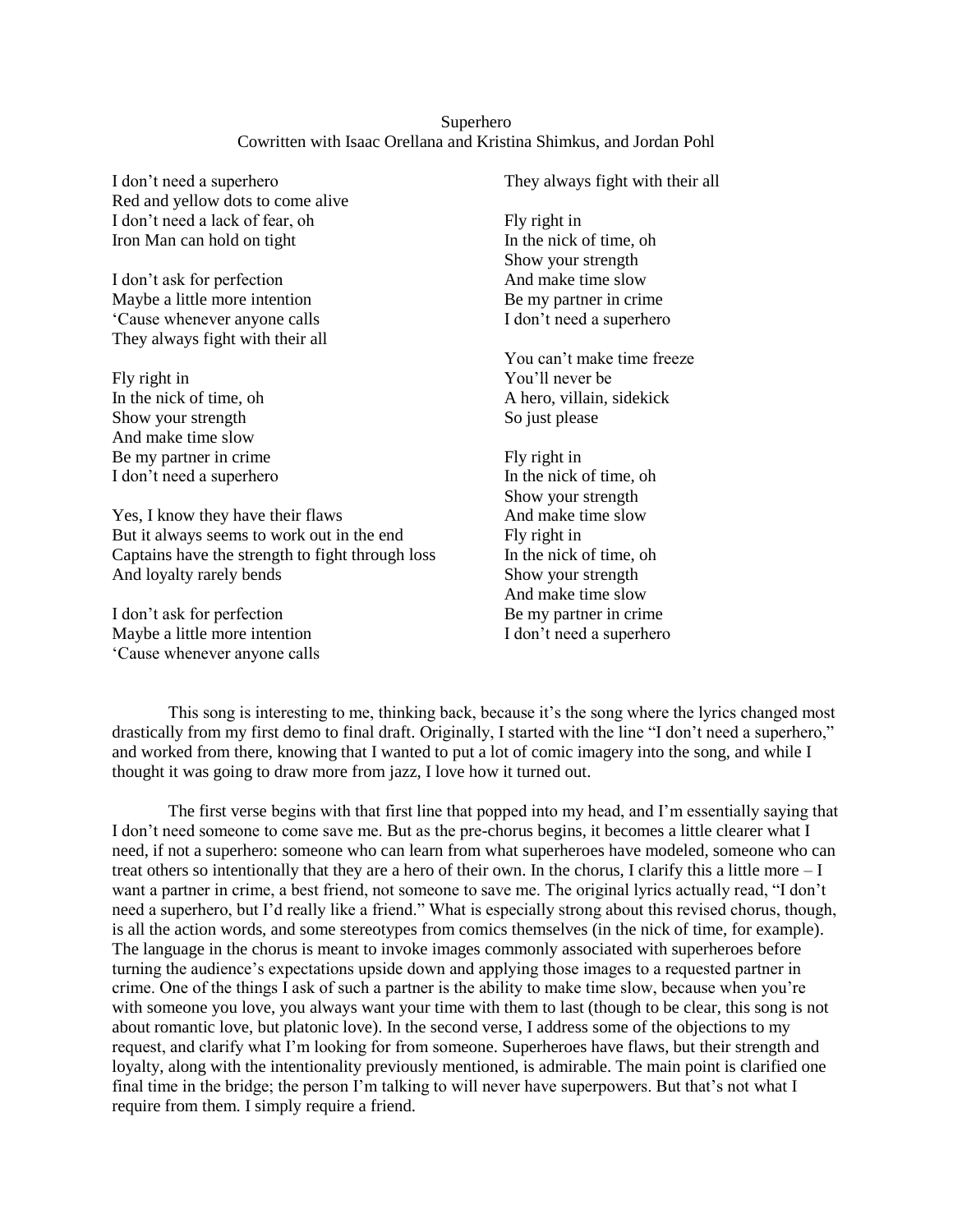At the time I wrote this, I was three weeks into the CMC, and after moving to a new place with a lot of new people, I was feeling lonely, especially since I was coming out of a junior year filled with friendship troubles. It's interesting to look back on it now, because in a way, almost everyone at CMC became one of those "partners in crime" at one point or another.

This song was cowritten by Kristina Shimkus, who helped me iron out some of my original chords, and Isaac Orellana, who helped me bounce around lyrical, melodic, and chordal ideas when I rewrote the chorus. Jordan Pohl also helped to change one of the lines in the chorus. For the original performance, the instrumentation was acoustic, electric, drums, piano, bass, background vocals, and vocals. And while that sounded good, it felt like it was trying to drag the song farther into a "rock" feel than it could comfortably go. For this recorded version, I asked a different friend to play electric, and he made the part more acoustic sounding. I've also added extra background vocals and a synth.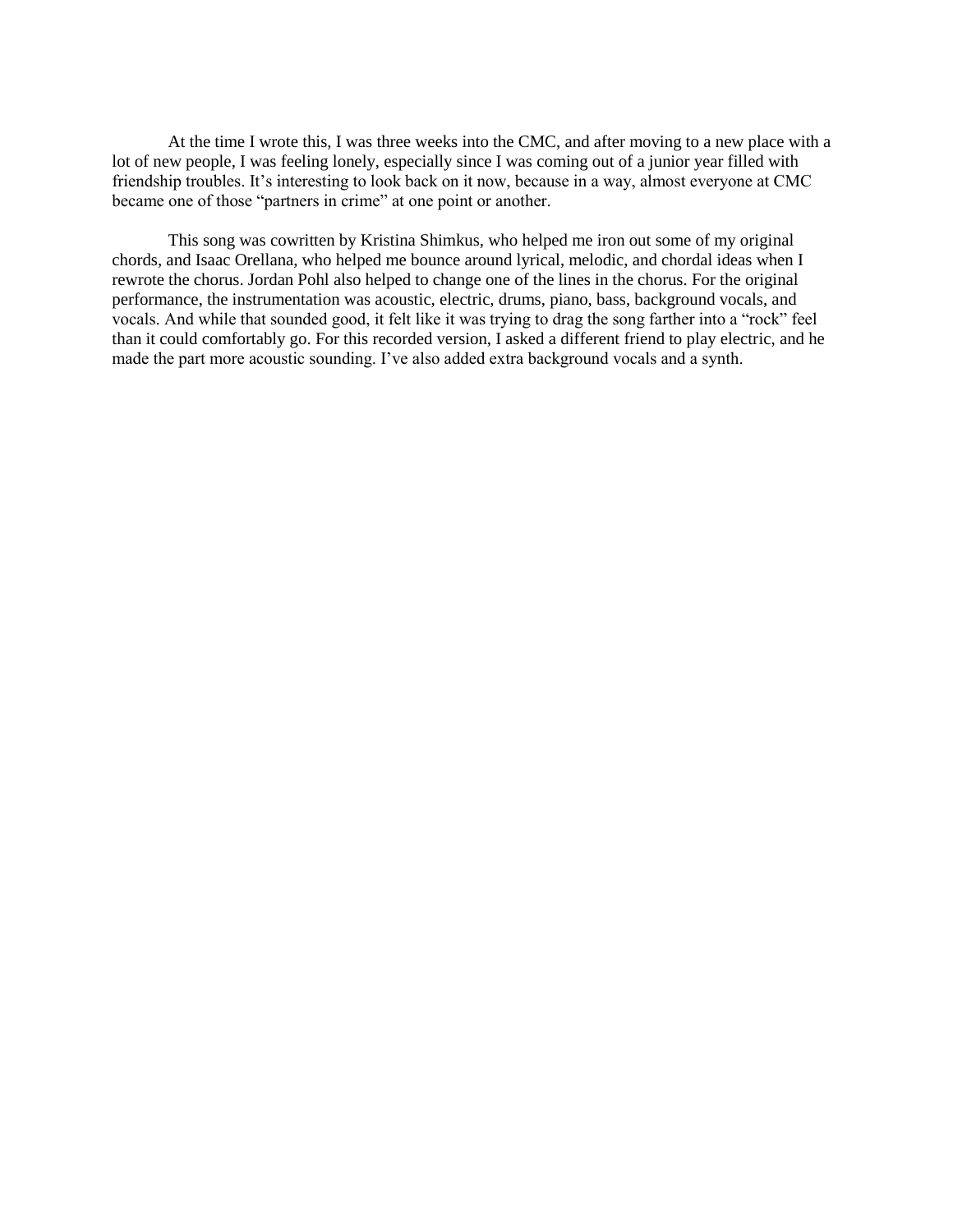| Verona                                           |  |
|--------------------------------------------------|--|
| Cowritten by Isaac Orellana and Kristina Shimkus |  |

My shaking hands Press tape against the cold stone My note breathes with the wind To send my call to you

Words never said, face to face But if we pretend, all will fall into place

Verona is ours tonight Underneath all the lights You've caught my eye You've caught my eye You know that we can't delay Our time is slipping away And this is our stage This is our stage

Verona is ours tonight Underneath all the lights You've caught my eye You've caught my eye You know that we can't delay Our time is slipping away And this is our stage This is our stage

I know I'm not a poet But tonight I leave all of me In this heartfelt note On the heartbreak balcony

Words never said, face to face But if we pretend, all will fall into place



I don't know if you'll ever see this I don't know if you'd recognize my hand Would you even know that it was me A few minutes divide our visits But it makes all the difference Between our hearts Between our minds But I missed you by a mile

Verona is ours tonight Underneath all the lights You've caught my eye You've caught my eye You know that we can't delay Our time is slipping away And this is our stage This is our stage

This was the first official co-write of the semester, when we were put into groups and asked to write a song about a person or place. The place my group chose was the Romeo & Juliet balcony, where to this day, people leave love notes, as pictured. For the most part, I was in charge of lyrics, and Kristina and Isaac wrote the piano and guitar parts, but we all had input into all decisions that were made. The choice to make it a duet was mostly due to the story and co-writing aspect of the assignment, and it was an extra challenge since none of us had written a duet before. Previous to this, I also hadn't written a love song before.

When we found this image, we decided to come up with a story before writing any lyrics to accompany it, and we imagined a man and a woman who met each other and fell in love, but they never told each other of their affections. Neither were from Verona, and both came to post love notes to the other at the balcony. However, they didn't know the other was coming, and their visits were only a few minutes apart. In the end, they never got to say the words in person or see each other's notes. It's bittersweet, in much the same way the cultural imagination of *Romeo and Juliet* is.

The first verse is narrated by "him," and is sung by Isaac Orellana, narrating the posting of the first note, as "he" tapes it to the wall, imagining the wind sending the note to his beloved. This is followed by the pre-chorus, which introduces for the first time the idea that these words were never said in person, and that both parties are merely pretending there is a possible future for their love. The chorus invokes two images: the first, that even with all the bright and sparkling lights in the city, a specific person has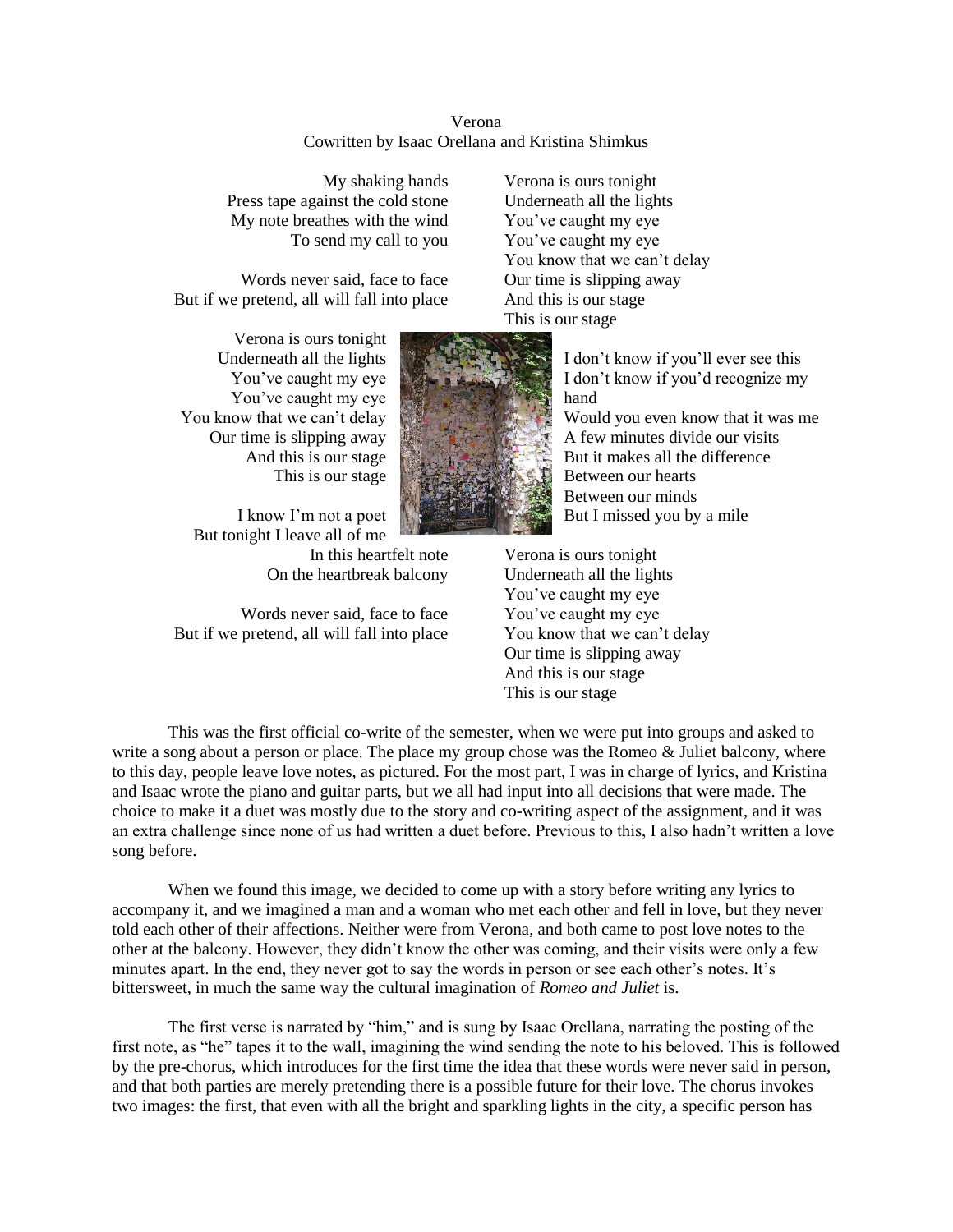caught the narrator's eye. The second, the idea, taken from Shakespeare, that "the world's a stage," and that they need to begin their story before they run out of time. Verse two, sung by me, narrates the posting of the second note, and is followed by another pre-chorus and chorus. The bridge finally reveals the tragic part of this story: neither of the lovers know if the other will ever see their note, or if they would even be able to recognize their handwriting. They miss each other by a few minutes, and in the end, that's equivalent to being miles apart at the crucial moment of their lives. The final chorus can be viewed slightly differently after this bridge, with the knowledge that the lovers' story was played out, but that the song is their only stage.

The recorded version of this song is nearly the same as the original performed version, and includes two vocalists, one background vocalist, piano, drums, acoustic, cello, and harp. The choice to have a cello was simply because the song was beautiful, and I thought that including a cello would increase the emotional effect and make the sound richer overall. In addition, the addition of the harp in this version was meant to add an extra drive; the arpeggios in the background help to create some more tension than was there previously.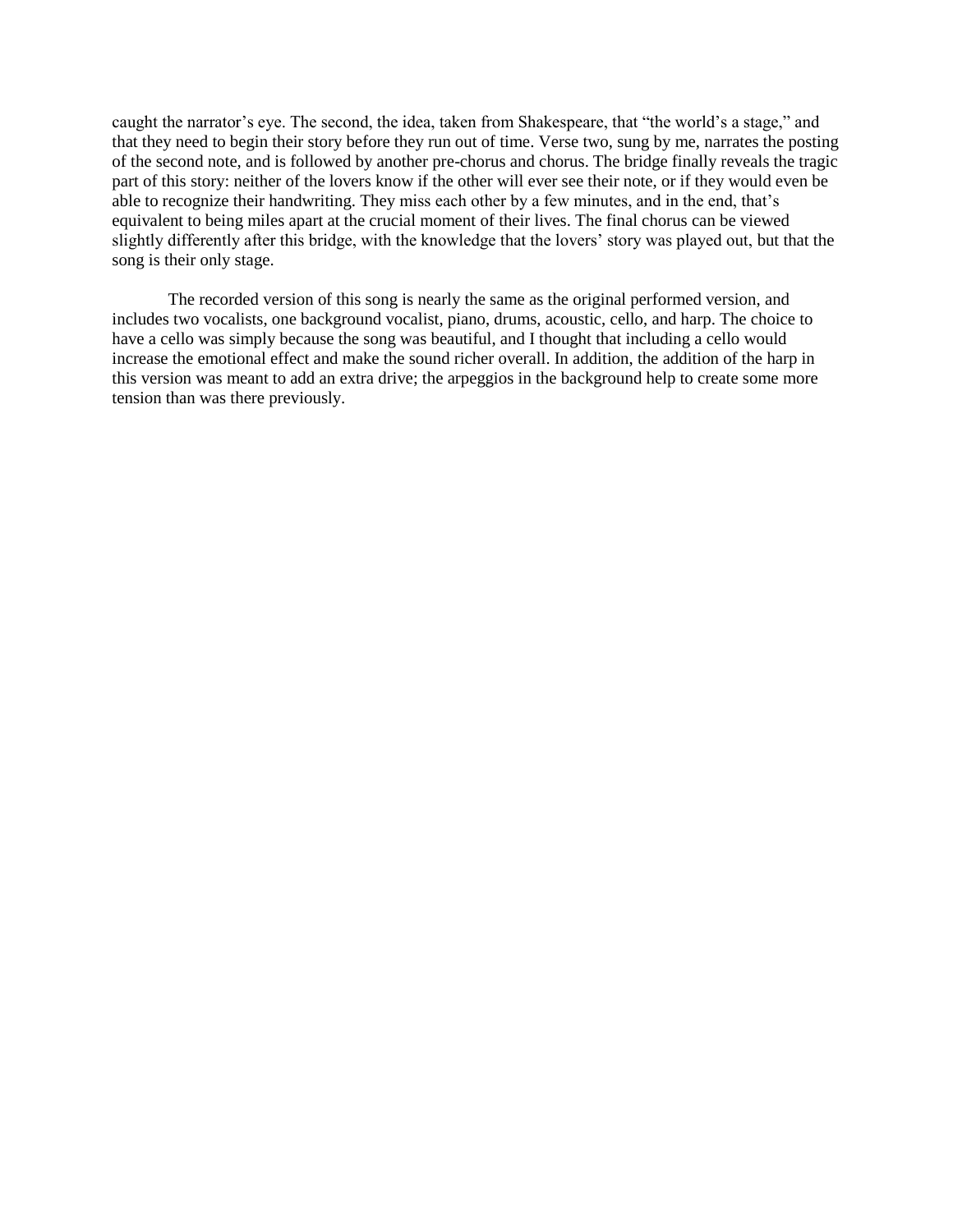#### Swan Song Cowritten with Jonah Krull

My trunk slams on the last cardboard box And it's humid and wet outside The building's empty, we've checked the locks It's a vagabond's life this time

But in all this coming and going I'm figuring out what's worth knowing

'Cause every hello ends in goodbye And borders crossed are crossed once more I miss when that town was mine I'm waiting for my bags to hit the floor But the sun is setting soon I'll be home in June Here's my last swan song

I can see the road signs passing by As I'm speeding away from you I think of the day we said goodbye And how we never thought we could make it through

But in all this coming and going I'm figuring out what's worth knowing

'Cause every hello ends in goodbye And borders crossed are crossed once more I miss when that town was mine I'm waiting for my bags to hit the floor But the sun is setting soon I'll be home in June Here's my last swan song

It's been so long since I've had one home And that's all I want tonight But that would mean we're nearing the end And I don't want to say goodbye

Every hello ends in goodbye And borders crossed are crossed once more I miss when that town was mine I'm waiting for my bags to hit the floor But now I follow the moon I'm coming home soon Here's my last swan song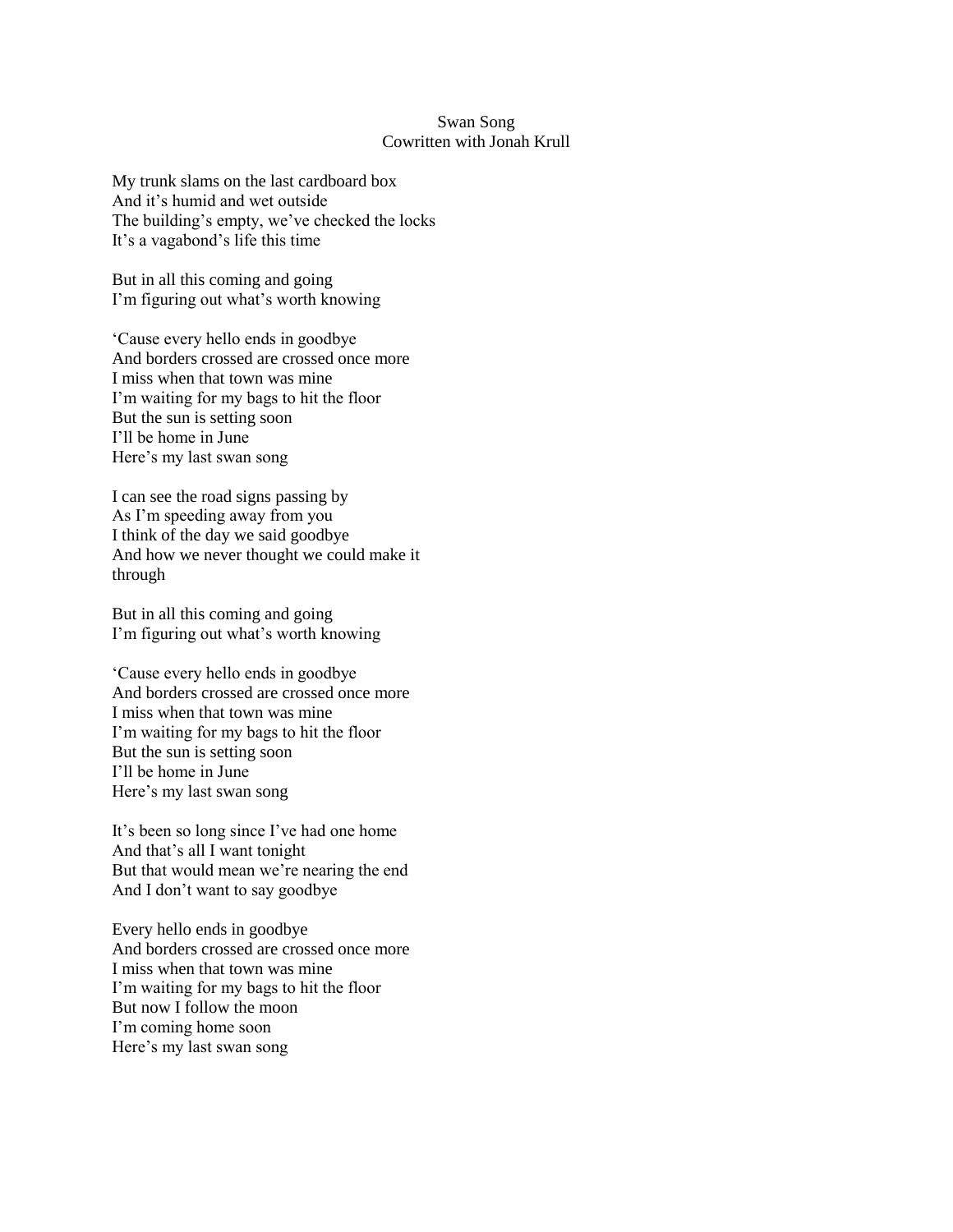This was the final song I wrote at CMC. Our final concert was about a month or so before we left for tour, but even that early, we were feeling the loss that leaving would be. This song was co-written with Jonah Krull, who came up with the guitar parts as well as some of the melodic hooks.

The first verse of the song imagines the day I'm leaving the CMC: packing up my car outside our apartment, empty and locked. One of the things I dealt with in leaving the CMC was that ever since I've been in college, I must leave every time I get accustomed to a place. Whenever I get used to being home again, it's time to go back to college, and vice versa. After only three months in Nashville, it felt like more of a home than Cedarville ever has, and I felt I belonged there almost as much as I've always felt I belonged in Michigan. This is reflected in the line "It's a vagabond's life this time," and is followed by the pre-chorus, where I reflect that in all this moving around, I'm finding what's important. The chorus is the meat of the song, and reflects a lot of the thoughts and feelings I had as I was thinking about leaving. Every time I meet new people, the goodbye is inevitable. Every time I cross borders into a different state, they're crossed again as I return home. I miss when I had a town to call my own, and I'm waiting for the day I can consider myself settled again, but my time in Nashville came to a close, and my time in Cedarville is ending too ("I'll be home in June"). The final line in the chorus is self-referential in some ways, as this truly was my last song in Nashville. The title, used in this final line, comes from a belief that swans sing a final, beautiful song, just before they die, and the phrase is used metaphorically as "a farewell appearance or final act or pronouncement," according to Merriam-Webster.<sup>3</sup> The final line, then, is two-fold. The song is my final act in Nashville, but I also hope that it's my last time saying goodbye. Of course, I'm leaving Cedarville soon, but in my heart, I said goodbye to this university when I packed my bags for Nashville. Similarly, I said goodbye to Michigan, at some level, when I came to Cedarville, though Michigan will always be a home.

The second verse brings the listener back to that final day in Nashville as I'm driving away from the ones I love, thinking of how difficult it was to say goodbye. The pre-chorus and chorus repeat. If not already clear, this song is one of mixed feelings – while I wanted to be settled, I didn't want to leave where I was, though that was necessary to move towards a day where I am settled. The bridge reflects that sentiment a little more head-on, saying that it's been so long since I've had a single place where my life takes place, and I have a deep longing for that ("that's all I want tonight"). But having that would mean I've said goodbye to my Nashville family, and that my time there has ended, which I didn't want either. The chorus repeats one last time, and can be interpreted slightly different than the other choruses. At this point in the song, I know I'm going to have to say goodbye and leave. I now miss when Nashville was my town, and I'm waiting to be settled, hopefully there. The next two lines are different from previous choruses: the sun has now set on my time in Nashville, so now I follow the moon, and rather than being home in June, I'm coming home soon. The reality has set in, and I'm a lot closer to the end than I wanted to admit in the first two choruses. And for the final time, it's my last swan song.

The instrumentation for this song includes drums, bass, rhythm acoustic, lead acoustic, piano, background vocals, and vocals. The genre is clearly country, but it's far more acoustic than either of the other country songs we wrote: "Dear Haley" and "The Plains" (neither of which are included in this presentation). I wanted a more intimate sound, so we didn't include any electrics.

 $\overline{\phantom{a}}$ 

<sup>3</sup> *Merriam-Webster, s.v.* "Swan Song," accessed January 20, 2018, https://www.merriamwebster.com/dictionary/swan%20song.